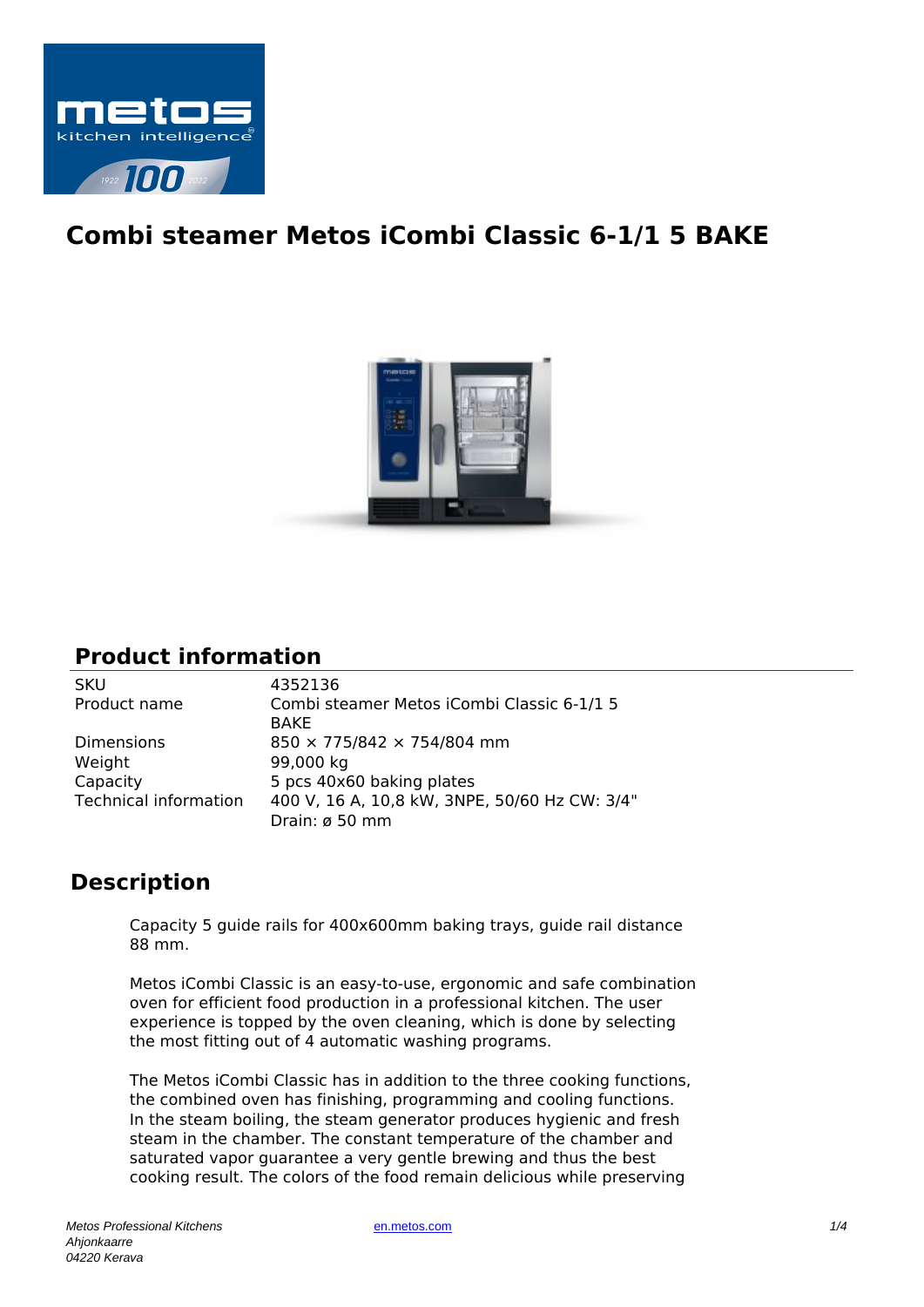

the nutrients and vitamins. Steam cooking is excellent for cooking vegetables. Even delicate foods like crème caramel, pies or fish can be cooked with little effort - even in large quantities. Steam heating temperatures range from +30°C...+130°C.

In circulating air condensation, hot air rotates at high speed, evenly distributed throughout the entire chamber.

The meat surface immediately closes, maintaining juice inside the meat. Continuous, even 300 degrees hot air is not just a technical detail, but it is also available at full load. This is the only way to guarantee browned French fries, to cook frozen raw materials such as croquettes, spring rolls and chicken wings or soft bakery products. Steam heating temperatures range from +30°C...+130°C.

The combustion combines the benefits of hot air and steam. Hot steam offers a shorter cooking time with less food loss and succulence, hot air giving a strong aroma, delicious color and crispy crust. This avoids up to 50% of normal cooking losses as well as from turning food and saves cooking time.

Combination heating temperatures range from +30°C...+300°C.

Description and properties:

- ClimaPlus is an active moisture controller, which continuously measures and adjusts the moisture, like it gets rid of the extra humidity. This feature affects the ovens capacity, the quality of the food and the use of electricity. Humidity can be adjusted in 10% steps and the precise value can be read from the display.
- Dynamic air turbulence. Thanks to the both way blowing fan the chamber has extraordinarily great airflow. The chamber has 5 manually programmable fan wheel speeds. Optimal use of electricity guarantees consistent cooking and shorter cooking times.
- High-performance steam generator produces steady temperature clean steam, even when cooking in under 100 degrees.
- The technical space has an integrated maintenance-free replacement air filter, which works without a separate replaceable filter.
- Cooling function. The cooking chamber can be cooled quickly with efficient airflow.
- The inside temperature of the product being cooked is possible with a separate thermometer. The installation handle for soft product thermometer is an accessory.
- Delta- T cooking function is ideal for very delicate cooking. Delta- T
- cooking weight loss is minimal.
- Digital temperature display adjustable in Celsius or Fahrenheit, display of target and actual values.
- Digital display of the cooking chamber humidity and time, display of target and actual values.
- The combination oven has 100 cooking program spots up to 12-step programs.
- Named programs can be chosen from the display.
- Temperature, cooking time and humidity are adjustable while in use.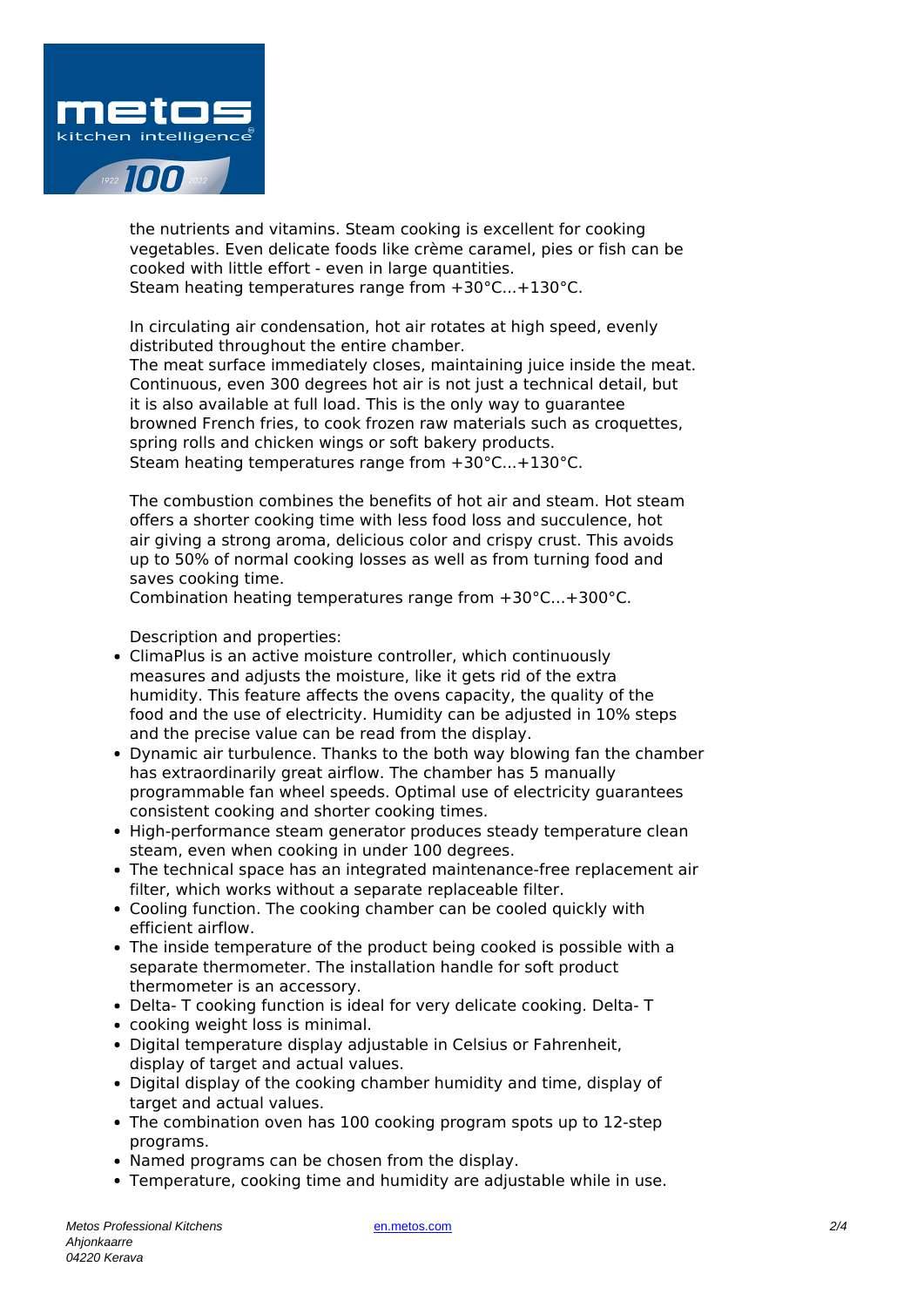

- Programs are easy to move with an USB flash drive from one oven to another.
- Integrated hand shower with automatic return and single jet function.
- Energy-saving, long life LED lighting in the cooking chamber with high color rendering for quick detection of the current state of food.

Occupational and operational safety:

- Electronic safety temperature limiter for steam generator and convection heating.
- Integrated fan wheel brake.
- Use of Active Green cleaner tabs and care tabs for optimal work safety.
- HACCP data storage and output via USB.
- Tested according to national and international standards for unsupervised operation.
- Maximum rack height not higher than 1.6m when using a RATIONAL base frame.

Networking:

- Integrated, splash protected USB port for data exchange.
- Optional integrated splash protected Ethernet port.
- Optional integrated WLAN connection ( includes an Ethernet port)

Cleaning and care:

- Automatic cleaning and care system is non dependent of Non-mains pressure.
- Care system cleans and takes care of the steam generator.
- 4 cleaning programs for unsupervised cleaning, even overnight.
- Simple control panel which shows the right cleaning routine, the right amount of cleaning tabs according to dirtiness and the time left on the program.
- Use of phosphate and phosphorous free Active Green Cleaning tabs and Care tabs.
- Metos iCombi Classic ovens use iCare treatment tablets. When selecting the washing program, the oven display shows the required number of treatment tablets. When used regularly, iCare tablets also descale the steam generator during washing, and no separate descaling is required.
- Automatic safety routine after a power failure ensures a detergent-free cooking chamber even after the cleaning has been cancelled.
- Hygienic, floor level installation without feet for easy, safe cleaning.
- 2 pane oven door with rear ventilation and swivelling glass panes for easy cleaning.
- Material inside and outside stainless steel DIN 14301, seamless hygienic cooking chamber with rounded corners and optimized air flow.
- Easy and safe external cleaning due to glass and stainless steel surfaces as well as protection against water jets from all directions due to protection class IPX5.